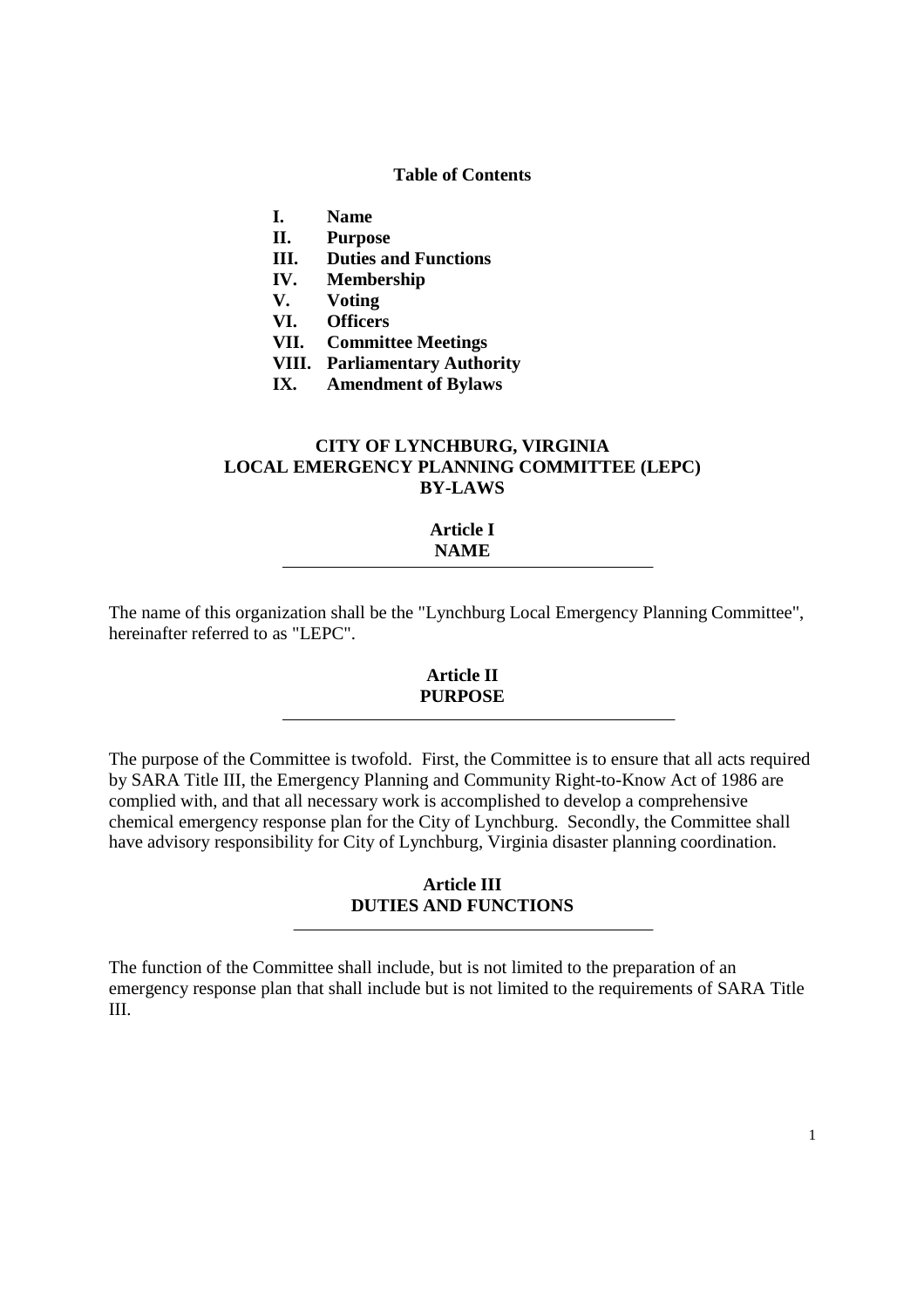#### **Article IV MEMBERSHIP**

1) Committee Composition

The committee shall be composed of members who are appointed by the Lynchburg Emergency Management Coordinator and shall include, at a minimum, one representative from each of the following disciplines, with each member serving in only one membership category:

Local/state government Environmental Schools Law Enforcement Transportation Faith-based Groups Emergency Management Broadcast/Print Media Firefighting Industry<br>
Emergency Medical Services Community Groups Emergency Medical Services Health Hospital

- 2) Committee Membership Conditions Members must meet the criteria established by the Commonwealth of Virginia Emergency Response Commission.
- 3) Terms of Committee Members The terms of appointments of Committee members shall be for a period of six (6) years not to exceed two (2) terms.
- 4) Conditions of Membership

Any member missing 1/2 of the regularly scheduled meetings in one calendar year may have their name submitted by a majority vote of the committee to the Lynchburg Emergency Management Coordinator for removal from the committee roster and the loss of all voting member privileges, subject to the right of said member to appeal their potential removal in writing to the Committee Chair within fifteen (15) days of certified-mail notice of the member's removal.

5) Roster of Committee Members

A roster of the names, business addresses and telephone numbers of the Committee members shall be on file in the Office of the City of Lynchburg Emergency Management Coordinator, 3621 Candlers Mountain Road, Lynchburg, Virginia 24502 and at other such locations, as the Committee deems necessary or convenient.

6) Subcommittees

The Chair of the Committee may appoint members and the chairs of subcommittees. Such subcommittees, consisting at a minimum of Training, Planning, Fiscal, and Communications Subcommittees, shall study and report to the Committee on matters of LEPC business requiring special attention, expertise, or investigation. The Committee Chair will serve as an ex officio member of each subcommittee, and may assign tasks to each.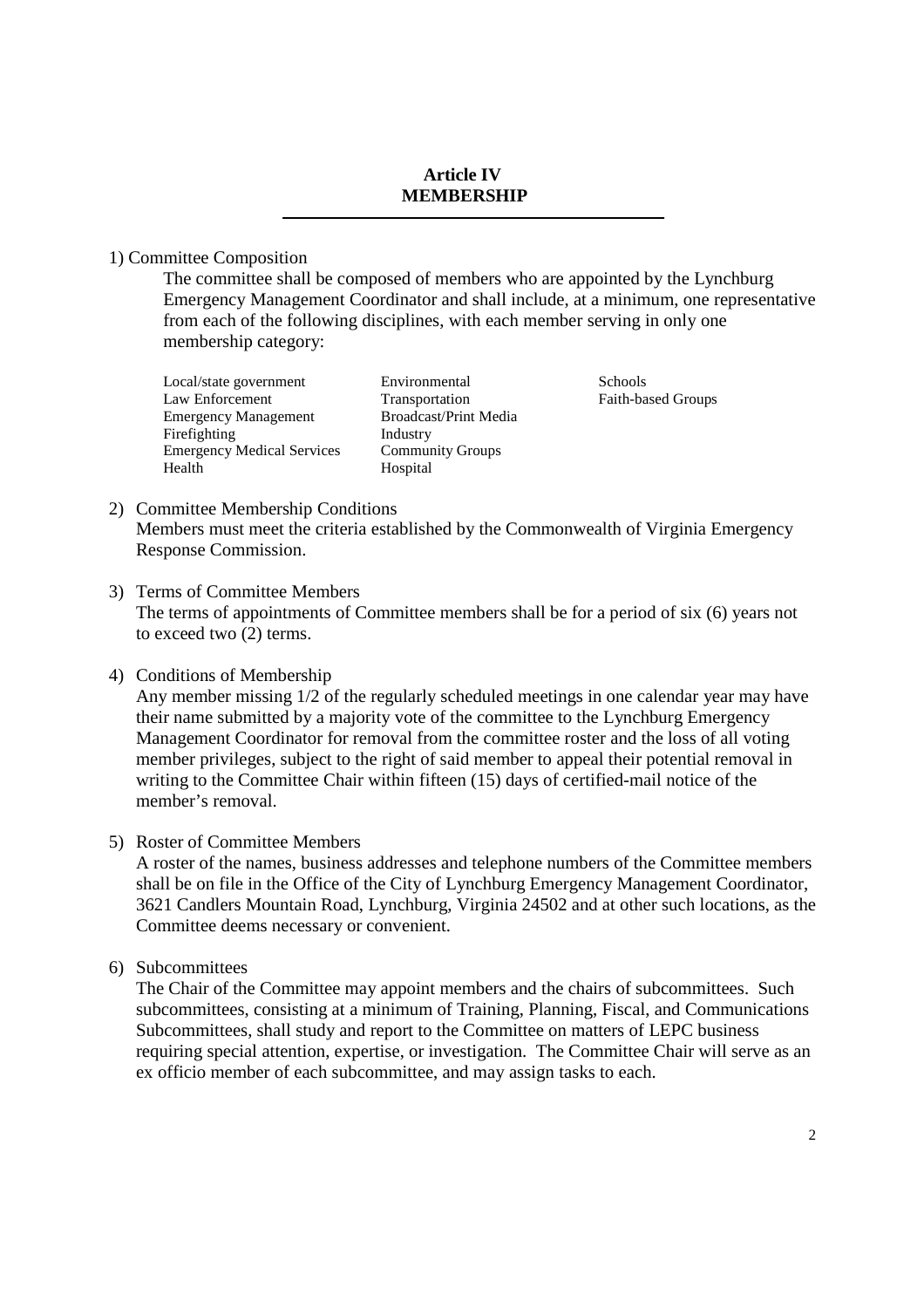#### **Article V VOTING**

Any proposal for an action or position taken by the Committee or one of its Subcommittees must be adopted by a majority vote of more than half of Committee members present at a legally posted meeting at which a quorum (defined in Article VII, paragraph 4) is present.

## **Article VI OFFICERS**

## 1) Election of Officers

The Committee shall elect from its members a Chair and a Vice Chair. The officers shall be elected at the first regular meeting of each odd calendar year at which a quorum is present, and shall serve for a term of two years. In the event of an officer's resignation prior to the end of the officer's term, a new officer shall be elected at the next meeting of the Committee at which a quorum is present, and shall serve out the remainder of the resigning officer's term.

### 2) Duties of Elected Officers

- (A) Chair: The Chair of the Committee shall preside at all regular and special meetings of the Committee, shall appoint all Subcommittee members and their Chairs, shall appoint the Planning and Information Coordinators, shall sign the approved minutes of the Committee and any other documents as designated by the Committee, shall act as spokesperson for the Committee, shall be an ex officio member of each subcommittee, and shall perform such other duties as the Committee may assign.
	- 1. A Secretary will be appointed by each newly elected Chair. The Secretary shall be responsible for maintaining a record of the proceedings of the Committee and prepare the Committee's meeting minutes, shall post announcements of Committee and Subcommittee meetings, shall send out meeting notices to Committee members prior to Committee meetings, shall distribute meeting minutes and other documents prepared by the Chair, shall annually distribute to the local newspaper the annual legal notice of the Committee, and shall perform such other duties as the Chair may assign.
- (B) Vice Chair: The Vice Chair shall perform all the duties of the Chair in the Chair's temporary absence or disability, and shall perform any other duties assigned by the Chair.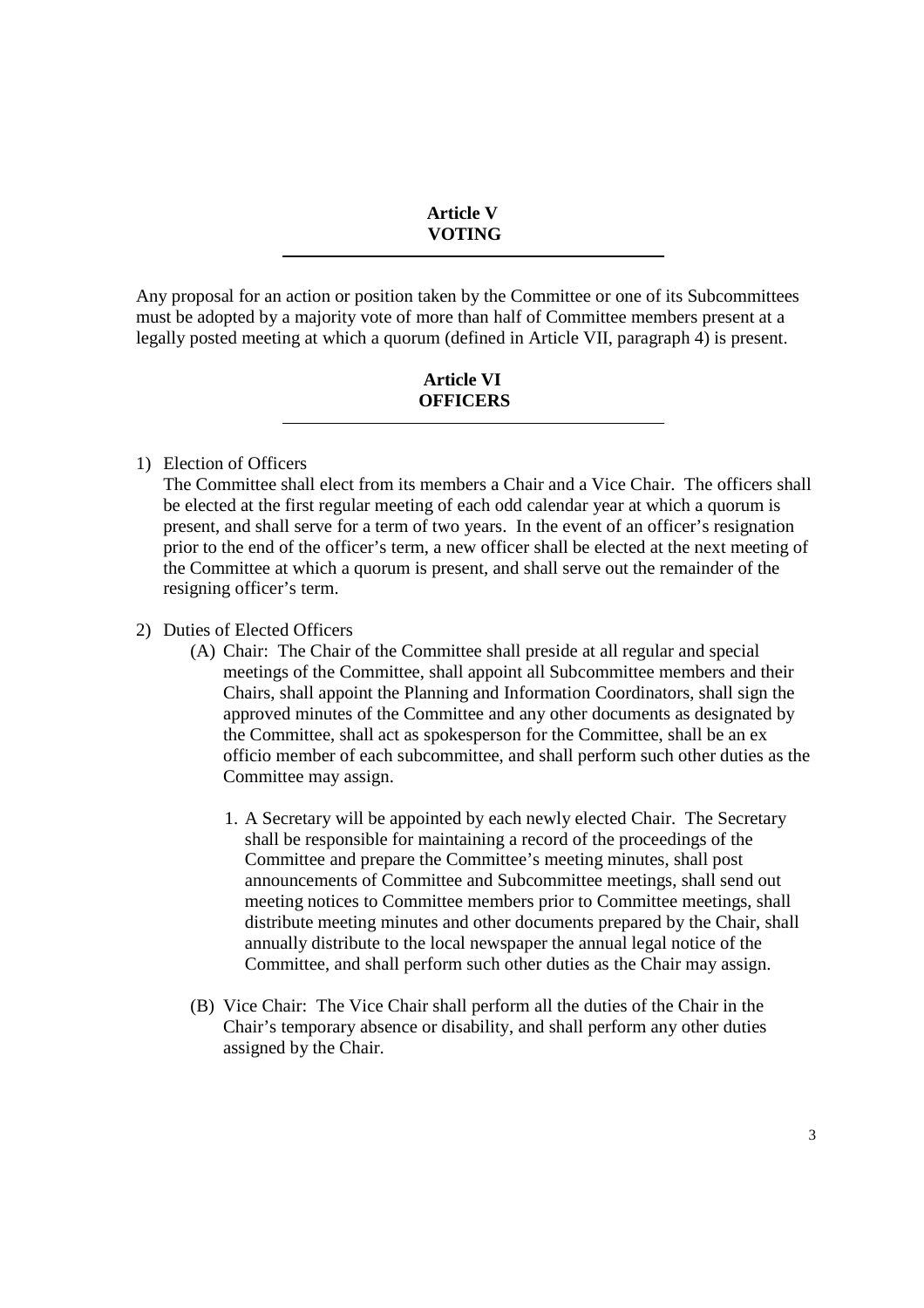#### **Article VII COMMITTEE MEETINGS**

# 1) Regular Committee Meetings

The regular meetings of the Committee shall be held quarterly at minimum, and at such times and places as designated by the Committee Chair. Regular meetings shall be announced to Committee members and the public at least three workings days in advance of the meeting.

2) Subcommittee Meetings

The Chair of any Subcommittee may call a meeting at their discretion, provided that each subcommittee member, the public, and the Committee are provided notice at least three working days in advance of the meeting.

3) Notice, reasonable under the circumstances, of special or emergency meetings shall be given contemporaneously with the notice provided members of the public body.

## 4) Quorum

A majority of the Committee or one of its Subcommittees must be present at a meeting of either, in order for business to be conducted by either group.

# **Article VIII PARLIAMENTARY AUTHORITY**

The rules contained in the current version of Robert's Rules of Order, Newly Revised, shall govern the Committee in all cases to which they are applicable and when they are not consistent with these bylaws; provided that, however, in no case shall a breach of parliamentary procedure invalidate an action taken by the committee unless the chairman determines that the breach resulted in a misleading of one or more committee members as to the nature of the action taken.